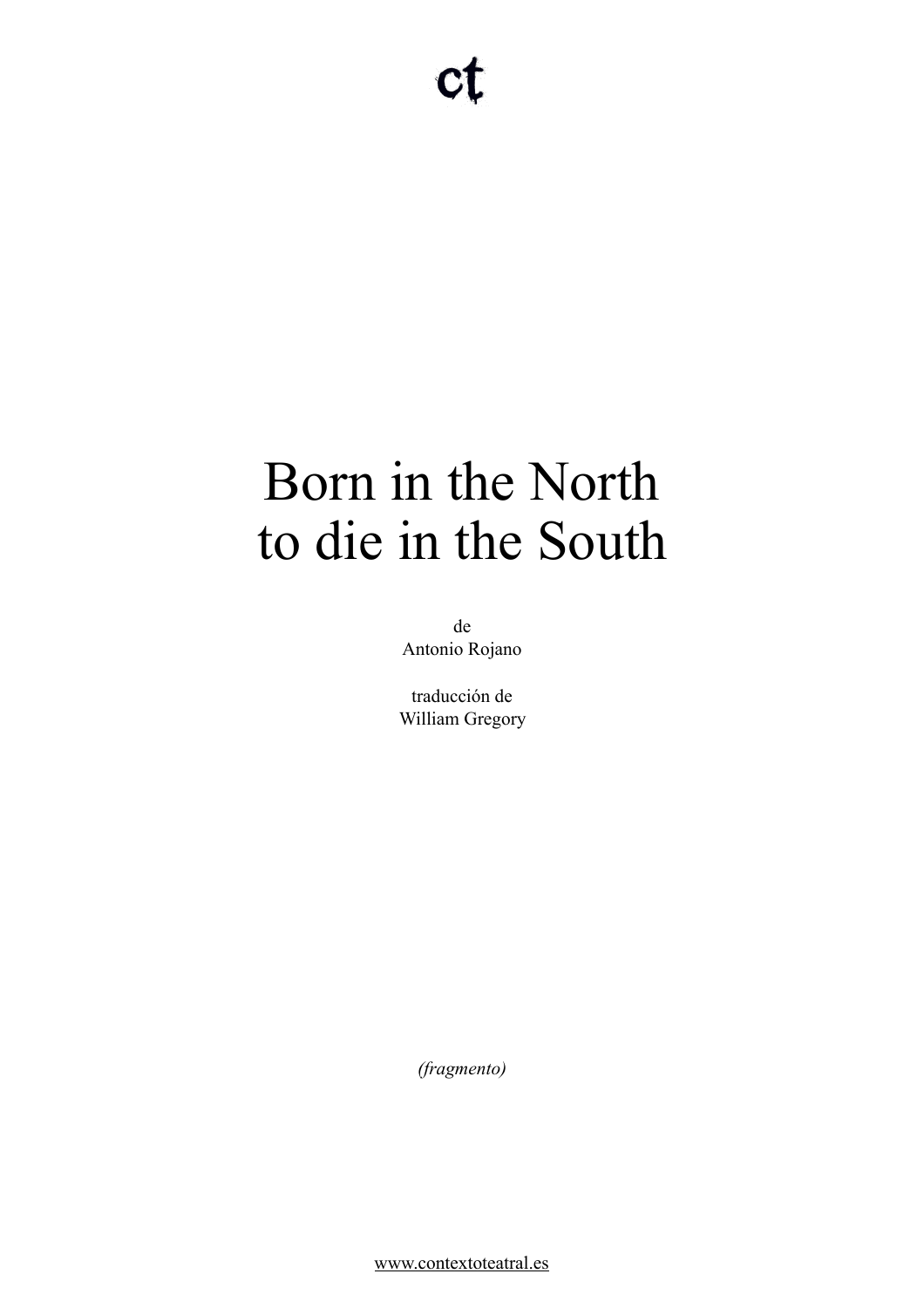In a world turned upside-down, *truthfulness* is a moment of falsehood. *La société du spectacle*, GUY DEBORD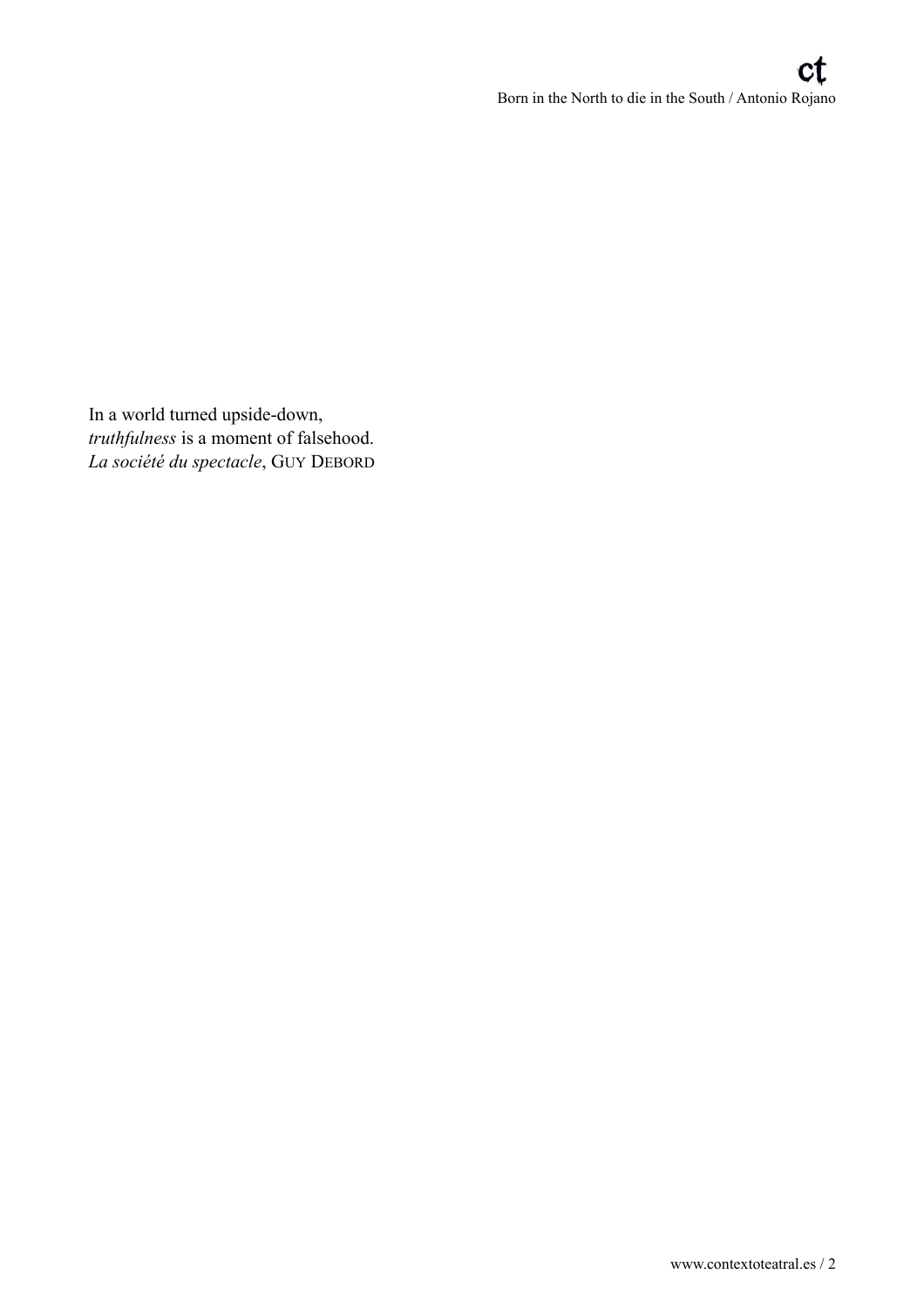## **CHARACTERS**

 CAPTAIN LINARES AN UNKNOWN SOLDIER COMMANDER VEGA LIEUTENANT ROMERO A NURSE

 CAPTAIN ROBBINS *of the US Army Special Forces* CORPORAL DELGADO *of the US Army Special Forces* PRIVATE ARMSTRONG *of the US Army Special Forces* PRIVATE DONALD DUCK *of the ARVN Special Forces* A PEASANT WOMAN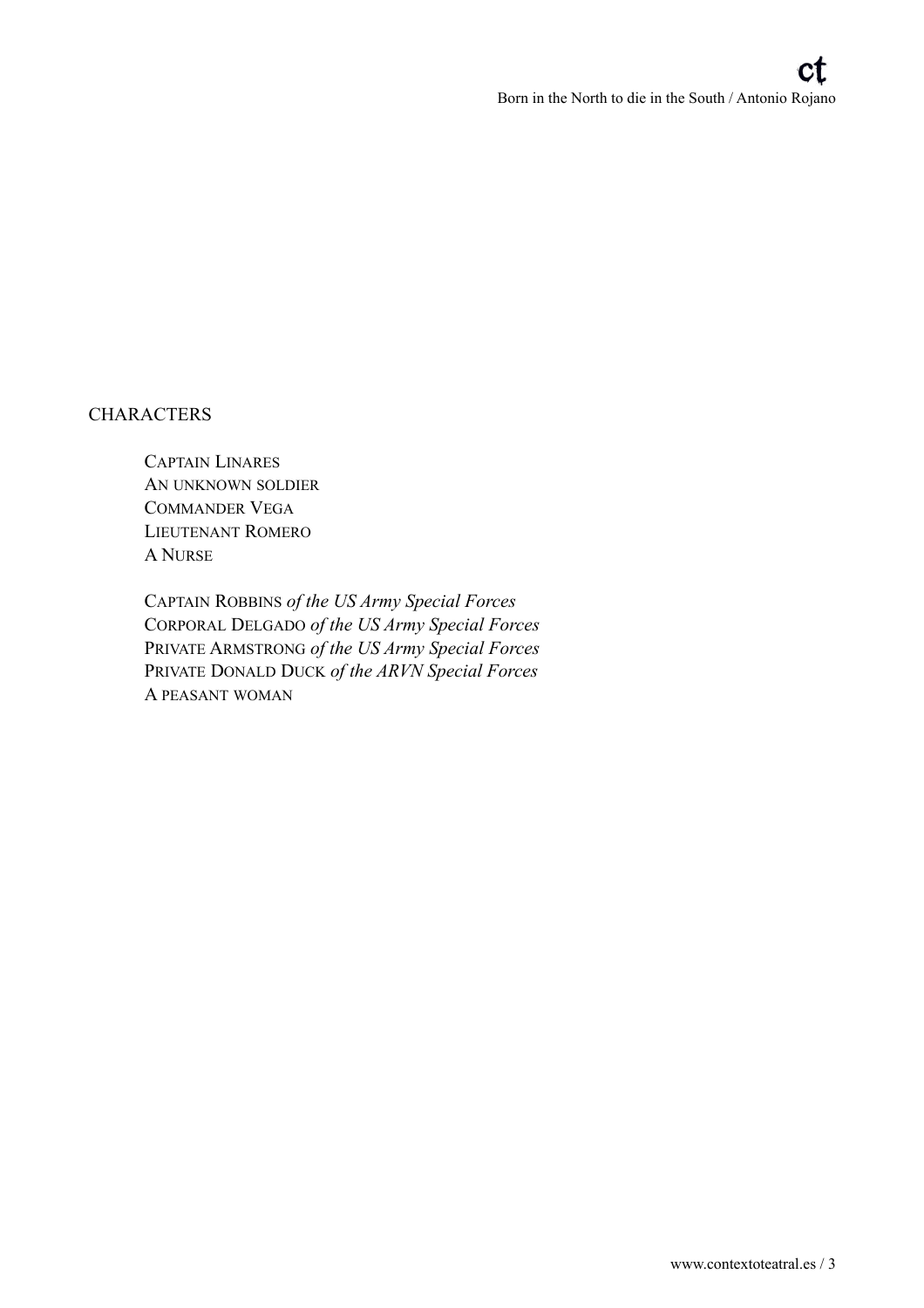## 1 LIGHT

*Dong Khe, 1949* 

*Two kilometres to the south of a small village in the north of Spanish Indochina, in the middle of the jungle. In a trench, Captain LINARES takes shelter from the rain of mortars and bullets coming from the Viet Minh. An unknown SOLDIER stumbles into his trench. The darkness is lit up intermittently by fire from explosions.* 

LINARES Is there someone there?

## SOLDIER

…

LINARES Is there someone there?

SOLDIER Huh?

LINARES Where's your squad, Soldier?

SOLDIER Can you see me?

LINARES Return to your position immediately. That's an order.

SOLDIER I think something's happened to my eyes, Sir. I can't see you.

LINARES Are you from the Fourth Battalion?

SOLDIER There *is* no Fourth Battalion… The Fourth Battalion was swallowed up by the earth… or the sky, Sir.

LINARES What do you mean, *swallowed up by the…*?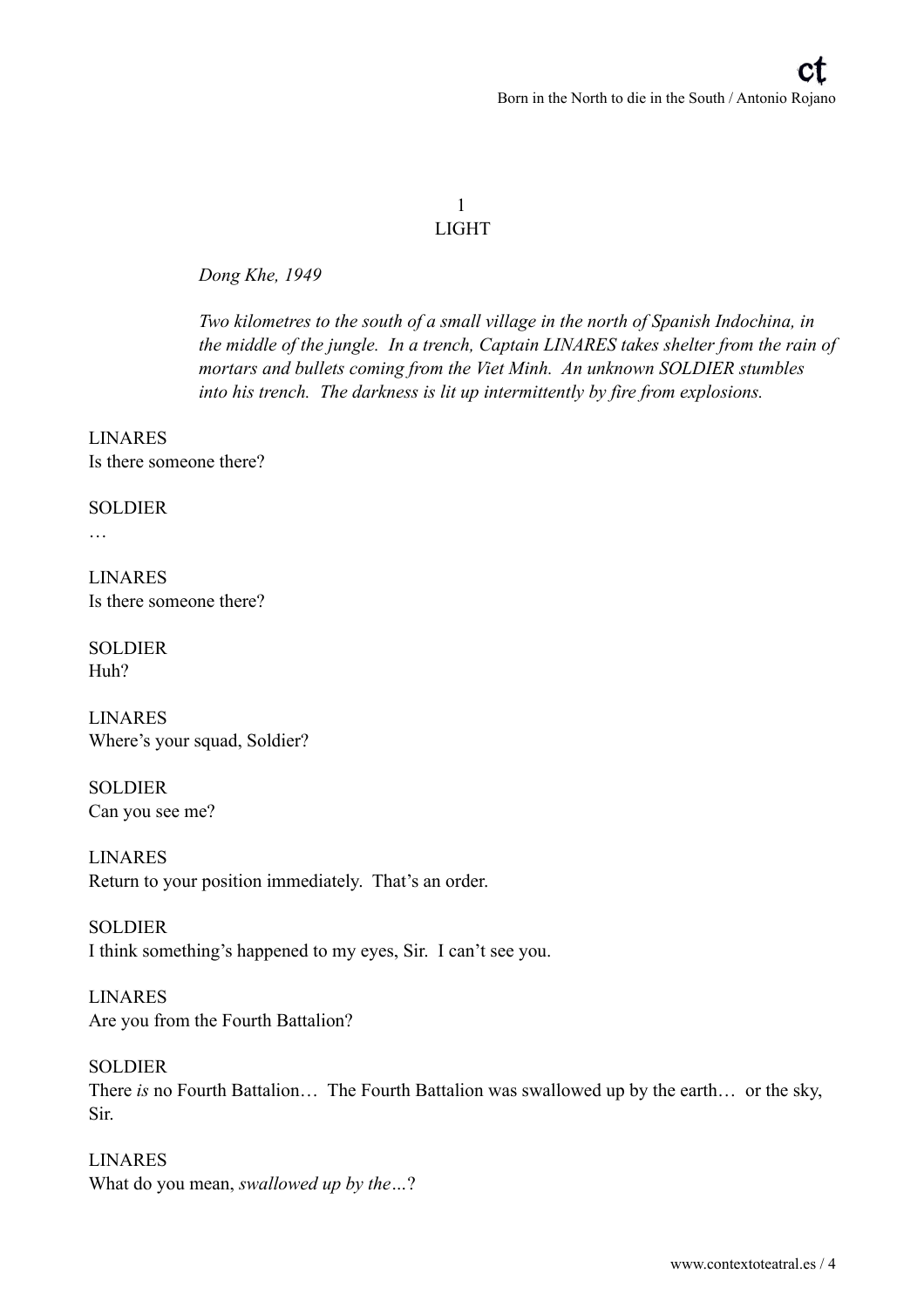## SOLDIER

There's no one in the Fourth Battalion now, Sir.

## LINARES

What are you talking about? Three hundred men can't disappear just like, just like... that. It's physically impossible.

## **SOLDIER**

I don't know, Sir. They were all over us; we could smell the bastards' breath, they were so close. We heard explosions around us, quite close by. But later, seconds later, or maybe it was the same second, I don't know, Sir… Time stopped and everything was flooded with silence. Everything fell silent and it burned our ears. And that light… between the leaves, between the tree-trunks, so quick. It was like damnation; it cut right through the jungle like lightning. We saw a ball of fire and in that flash of brightness… They'd disappeared, Sir. Every single one of them. The Fourth Battalion had disappeared. *(Pause.)* Can you see me? Can you see my eyes, Sir? What's wrong with my eyes? They hurt... and they won't let me see anything.

LINARES What are you talking about, Soldier?

SOLDIER I don't know. I don't know myself, Sir.

## LINARES

Come on, make yourself useful. Find your superior and tell him they're trying to obstruct the rearguard. Come on, quickly… *(Pause.)* What is it? Are you deaf, too?

## SOLDIER

The general's disappeared.

LINARES What?

SOLDIER The general was taken away by the fireball too.

## LINARES

What the devil are you talking about, Soldier?

## SOLDIER

Maybe everything's dark, too dark to see anything, so you can't see my eyes and I can't see yours, and that's why we, why we can't…

*A bullet strikes the SOLDIER, who falls down dead.* 

## LINARES

I order you to return to your position immediately. You're delirious. Soldier, do you hear me? Do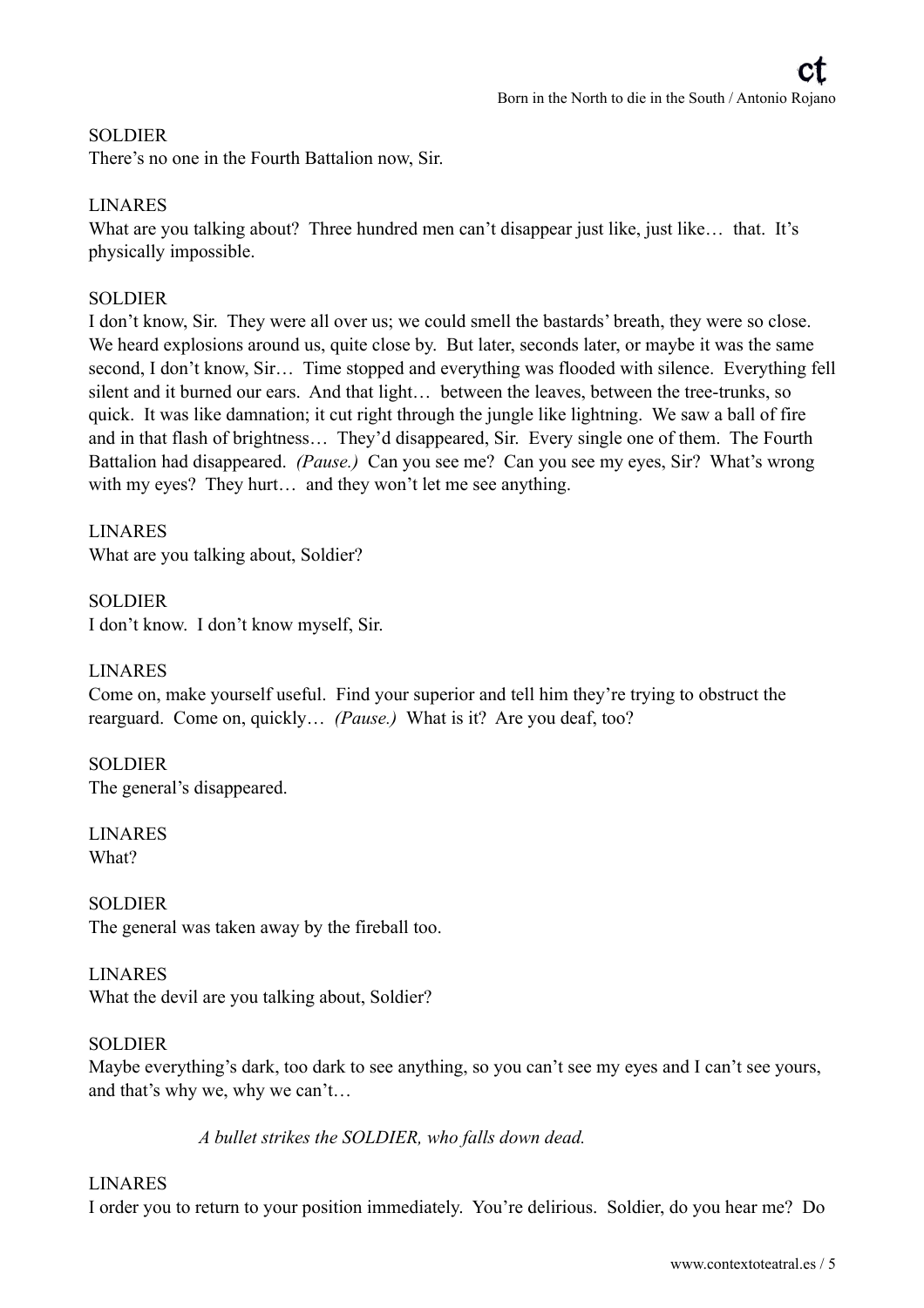you hear me? *(Pause.)* Damn it…

*A mortar explodes close to the trench. Captain LINARES falls wounded. From the sky, a ball of light descends over his position.* 

LINARES

What what the hell is that?

*A high-pitched, almost animal buzzing crosses the jungle. We are blinded by a flash of light, as two small humanoid shadows appear upstage. Quickly, darkness returns. And with it, silence.* 

## 2 THE DEAD

*Nha Trang, 1967* 

*A military base, in the south of South Vietnam. Corporal DELGADO prepares lines of an orange powder on top of a gasoline drum. Private ARMSTRONG is lying on his kit, sunning himself.* 

#### DELGADO

…well, sure, and I said to him, negro, *what do you think we're doing? You think I'm having fun? You think I came out here for a stroll like you? You're doing business and I do your public relations.* It's not so hard to understand, man. Come on, come on... It's not so hard. We're not all here to do business like him. We're not so lucky... Some of us are here to go-into-combat. *(Pause.)* I love that expression, because basically we never go into any damn combat, but anyway… You know that only one percent of these search and destroy missions – like big Westy says – are successful? It's just one percent. And what's one percent? Nothing? A stupid number? Yeah, it is. But I'm gonna explain it to you, too: one percent means that for every ninety-nine groups that go out mouse-hunting, only one, exclusively one of those groups comes face to face with *Charlie*. And now we're one of those groups. Knowing our luck, we're bound to be that one percent. *(Pause.)* They sure screwed the fucking Spanish. Barely twenty years ago they kicked them out of here. One by one, pam-pam-pam, good and hard, right in the head… And the Chinese, just the same… Pam-pam-pam… Anyone who tries to come into dear old Uncle Ho's beautiful house gets the door slammed right in his face. And we're next. Just so's you know…

ARMSTRONG So what?

DELGADO Well, I'm just warning you.

*Pause.*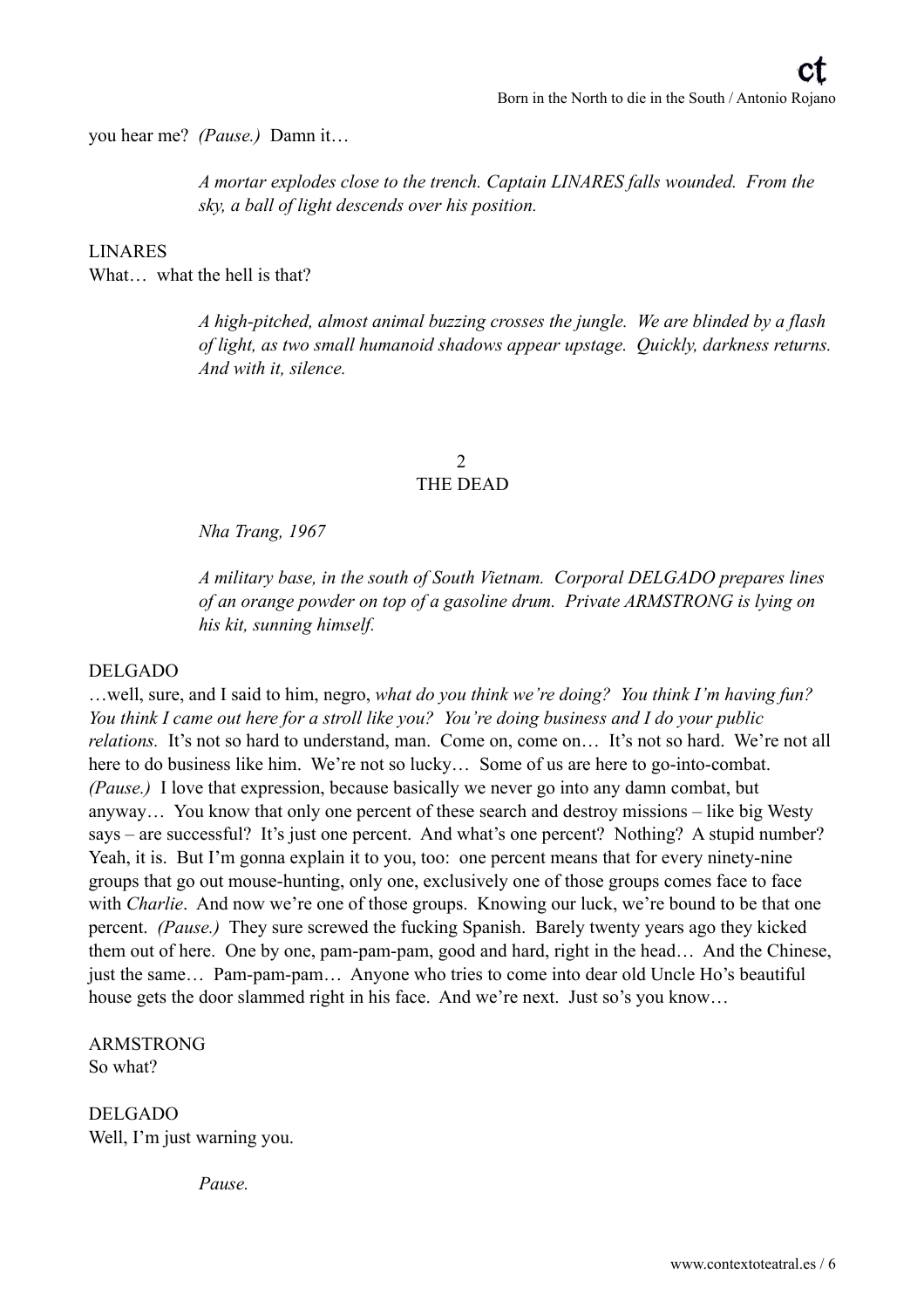ARMSTRONG So was he pissed?

#### DELGADO

You mean...? Pissed? Why? The guy makes two or three big ones every month, from the pay of little soldiers, and on top of that he wants to give me lessons on morality.

#### ARMSTRONG Forget about it.

DELGADO No way I'm forgetting.

ARMSTRONG So don't forget about it.

DELGADO It fucks me off that there are people like that. We're supposed to be buddies.

ARMSTRONG Don't believe everything you hear.

DELGADO Friendship's very important to me, you know?

ARMSTRONG Yeah, yeah, yeah…

## DELGADO

We're supposedly amongst friends, aren't we? Your friends aren't supposed to leave you hanging when you run out of cash… Well, supposedly. It's an army. One set of guys on one side, and another set of guys trying to kill you. We help each other out. We're supposed to help each other. Save each other's asses. And we're at war. It's very simple. The good thing is, when the going gets rough you find out who your real friends are. *(Pause.)* And he says to me: *Help yourself.* Can you believe that? *Help yourself.* Like I hadn't carried so many guys to him wanting to try a new experience; like he'd never made any money thanks to me. And on top of that he treats me like a dog sticking his nose between his balls. *Look, man, I don't wanna smell your balls. I don't care if you've got one bigger than the other.* What I want is a cut proportional to my services. And if I do your public relations and I bring you a bunch of newbies from New Jersey or Seattle or New Orleans or wherever the hell else to try your product, this amazing *orangeade*, you oughtta be more generous with your commission. It's called commission, right?

ARMSTRONG Yeah.

DELGADO You want some?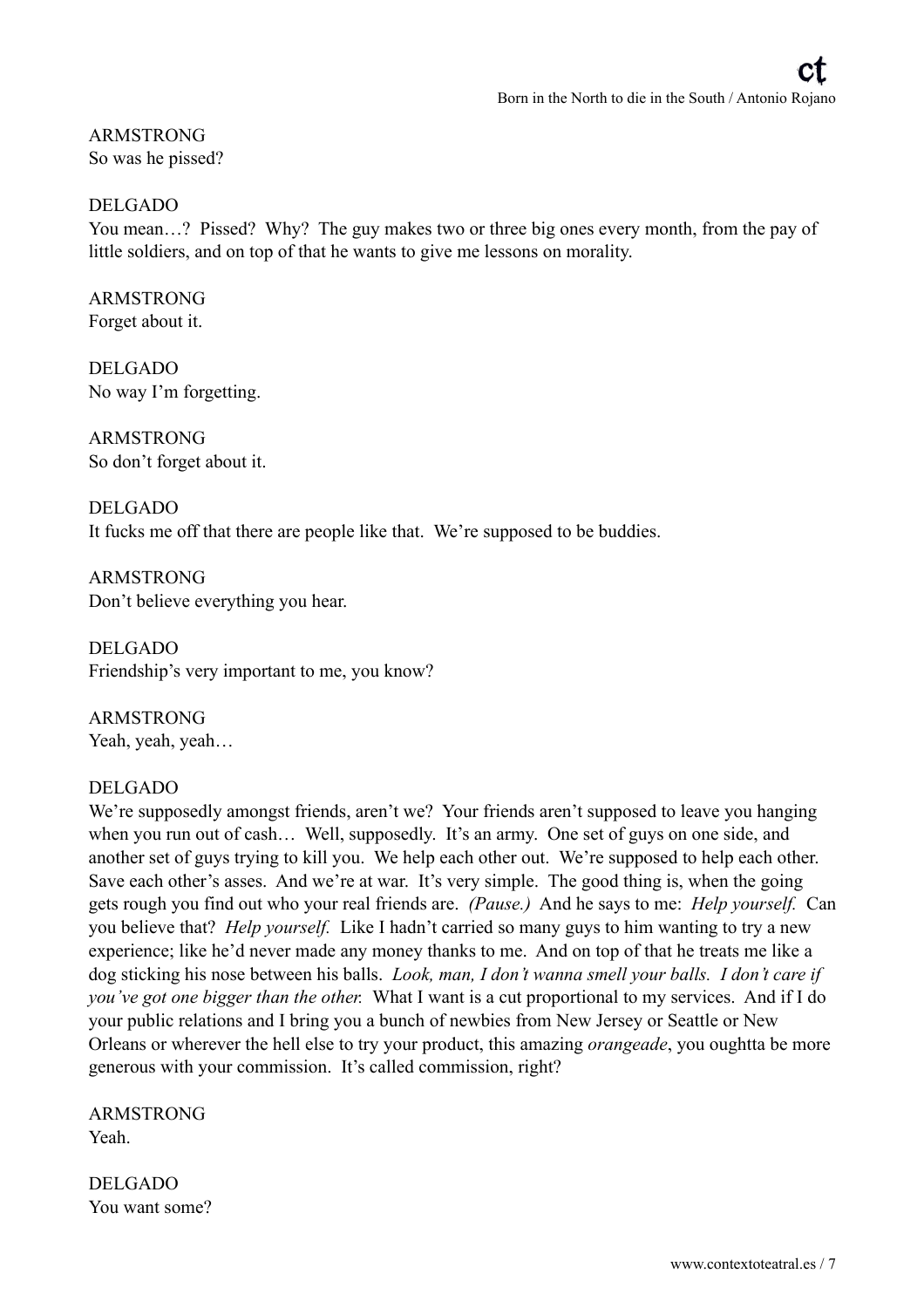ARMSTRONG No, it's OK. Thanks a lot, but no.

DELGADO It'll do you good.

ARMSTRONG No way I'm shoving that shit up my nose.

DELGADO You can shove it up your ass. That's not a bad trip either.

ARMSTRONG I'm not interested.

DELGADO Well, suit yourself, gringo. *(Pause.)* But you know what I mean?

ARMSTRONG About what?

DELGADO If we're going into combat, I'd rather go in high. *(Pause.)* You like him, right?

ARMSTRONG Who?

DELGADO The soul brother.

ARMSTRONG Jones?

DELGADO Is that his name?

ARMSTRONG Jones is the guy who sells the *orangeade*.

DELGADO No, Jones is the guy from Florida. I'm talking about the brother from Alabama.

ARMSTRONG He's called Jones too.

DELGADO You sure?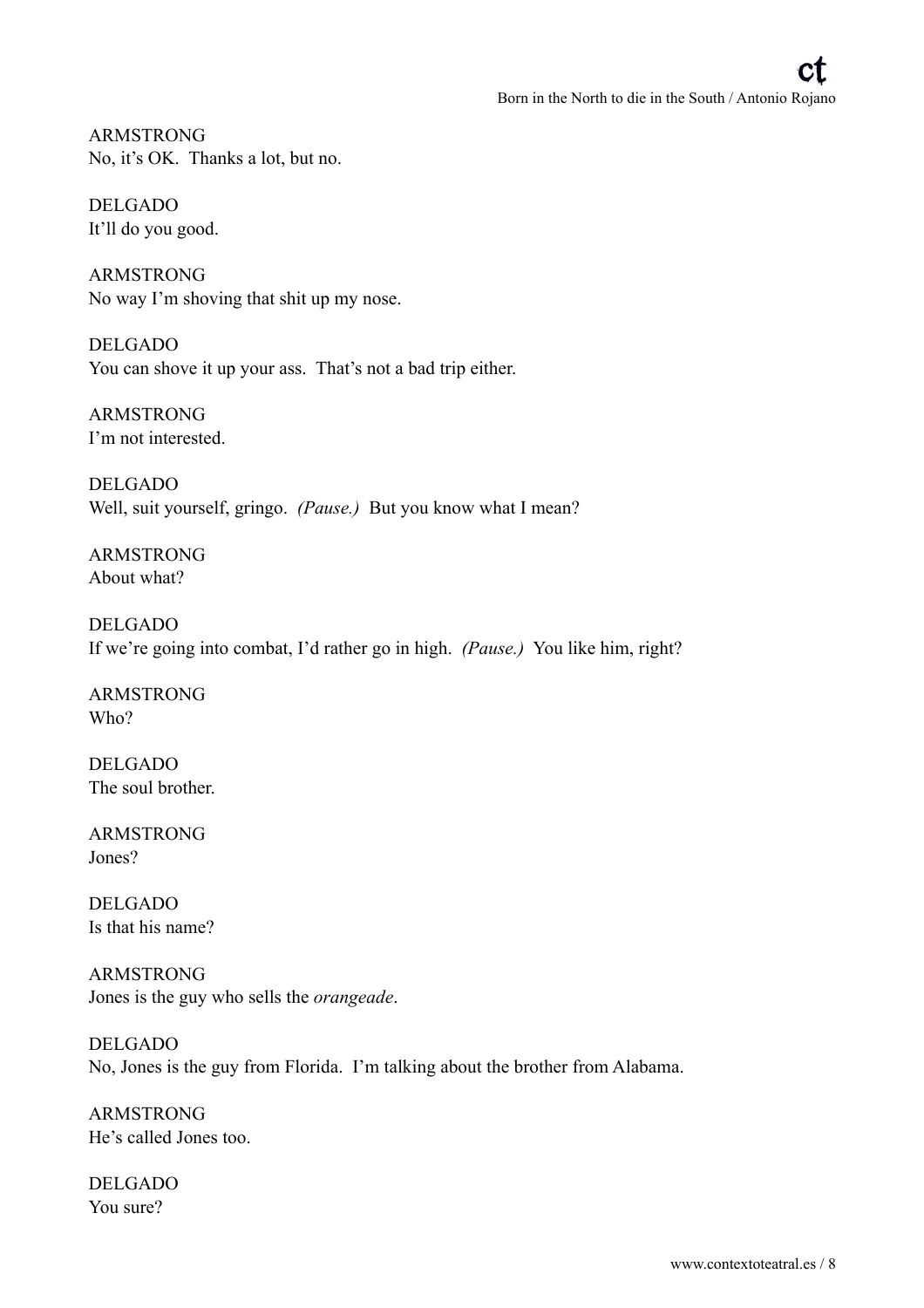ARMSTRONG Yeah. There are two Joneses in this squad.

DELGADO And do you like him?

ARMSTRONG I don't care either way.

DELGADO He's not your buddy?

ARMSTRONG Actually, no.

DELGADO But if you liked getting high, would he be?

ARMSTRONG That question makes no sense.

DELGADO Tell me.

ARMSTRONG I'd never stick that stuff up my nose.

DELGADO Why not? You gotta try everything in this life.

ARMSTRONG It's carcinogenic.

DELGADO You sure?

ARMSTRONG It's defoliant.

DELGADO So?

ARMSTRONG It's a herbicide.

DELGADO So…?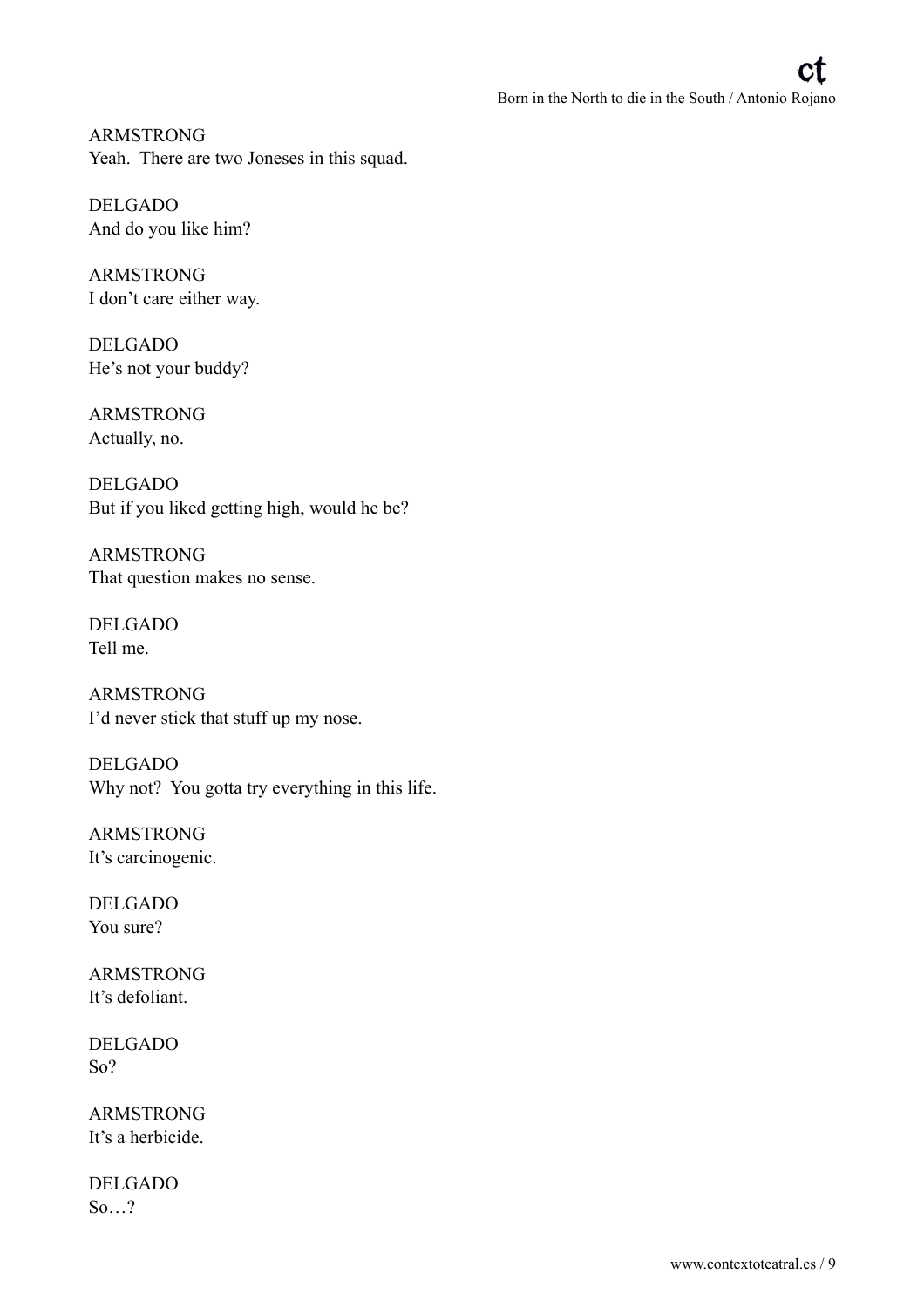ARMSTRONG You have no idea what that is, do you?

DELGADO *Insecticide*.

ARMSTRONG Herbicide.

DELGADO It's the same thing.

## ARMSTRONG

It's not the same thing. It's one thing to kill plants, and it's quite another to kill the insects that live on the plants.

DELGADO Which means it's not gonna to kill me, right?

ARMSTRONG Interpret it how you like.

*DELGADO snorts a line of orange powder.* 

DELGADO Woah…! That's awesome…! Oh…! *(Scratches his nose.)* At least I don't go around sucking that acid shit. Call me original. *(Pause.)* When they gonna pick us up? It's getting dark.

ARMSTRONG The sergeant told us to wait here, by the runway.

DELGADO What do they want with us in Da Nang?

ARMSTRONG I thought you knew…

DELGADO I think they're gonna take us to the front.

ARMSTRONG Is that a belief, a thought, or something you just made up?

DELGADO I'm bored of being here. *(Shouts.)* I'm gonna die of boredom!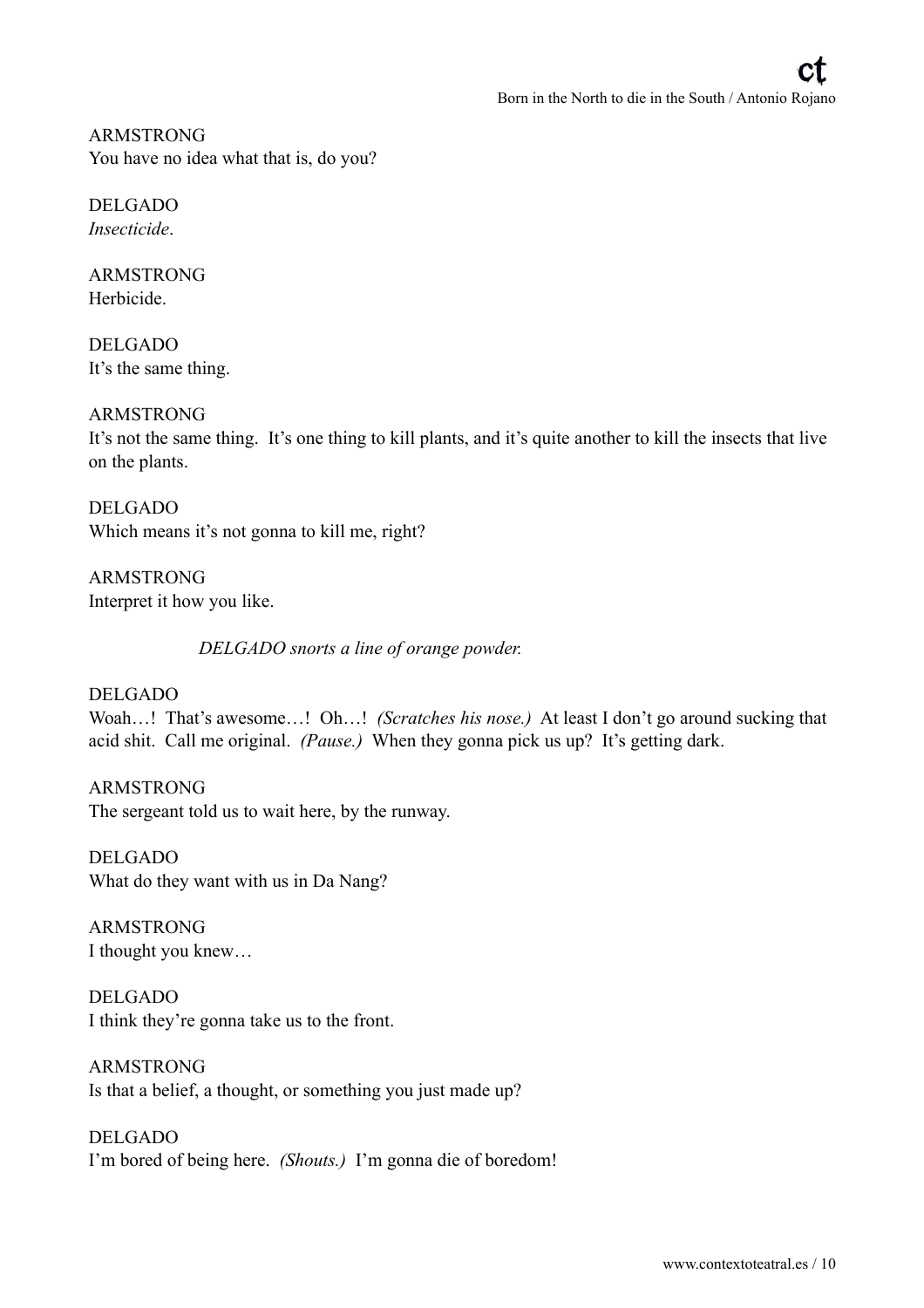ARMSTRONG If that powder doesn't kill you first.

DELGADO You know something?

ARMSTRONG Surprise me.

DELGADO In a war there are two types of guys.

ARMSTRONG Just two? I'd say, what with Vietnamese, Americans, Australians, Koreans and…

DELGADO Shut up. I said two. Two types of guys.

ARMSTRONG And they are…?

## DELGADO

There's the ones who don't wanna die, no way, no how; they love their mommies and daddies and they think it's a wonderful life. They've promised their girlfriends they'll be back before they even notice they're gone. They're the ones who are scared of death. Their guts flip over every morning when they wake up and feel this could be their last, their very last day on earth. They protect themselves to keep it from happening. Try to impress God or Satan to make it right. They're the heroes. The ones who wanna survive.

ARMSTRONG I wanna go home.

## DELGADO

That makes you a heroe. *(Pause.)* Then there's the others. *The dead.* I call them that, to give 'em a name, 'cause I'm making it up as I go along, but… But I think there's another kinda guy who goes to war because he's incapable of understanding where he is. Guys who don't know the laws of the world around them, but who are sure about one thing: they know consciously that they will never achieve anything in life, that they lost everything in the moment they were born and that, for some strange reason, they know that someone up there chose them to be the first ones to fall. And for that reason, they're not afraid of anything.

ARMSTRONG Interesting.

DELGADO Those guys stand out a mile.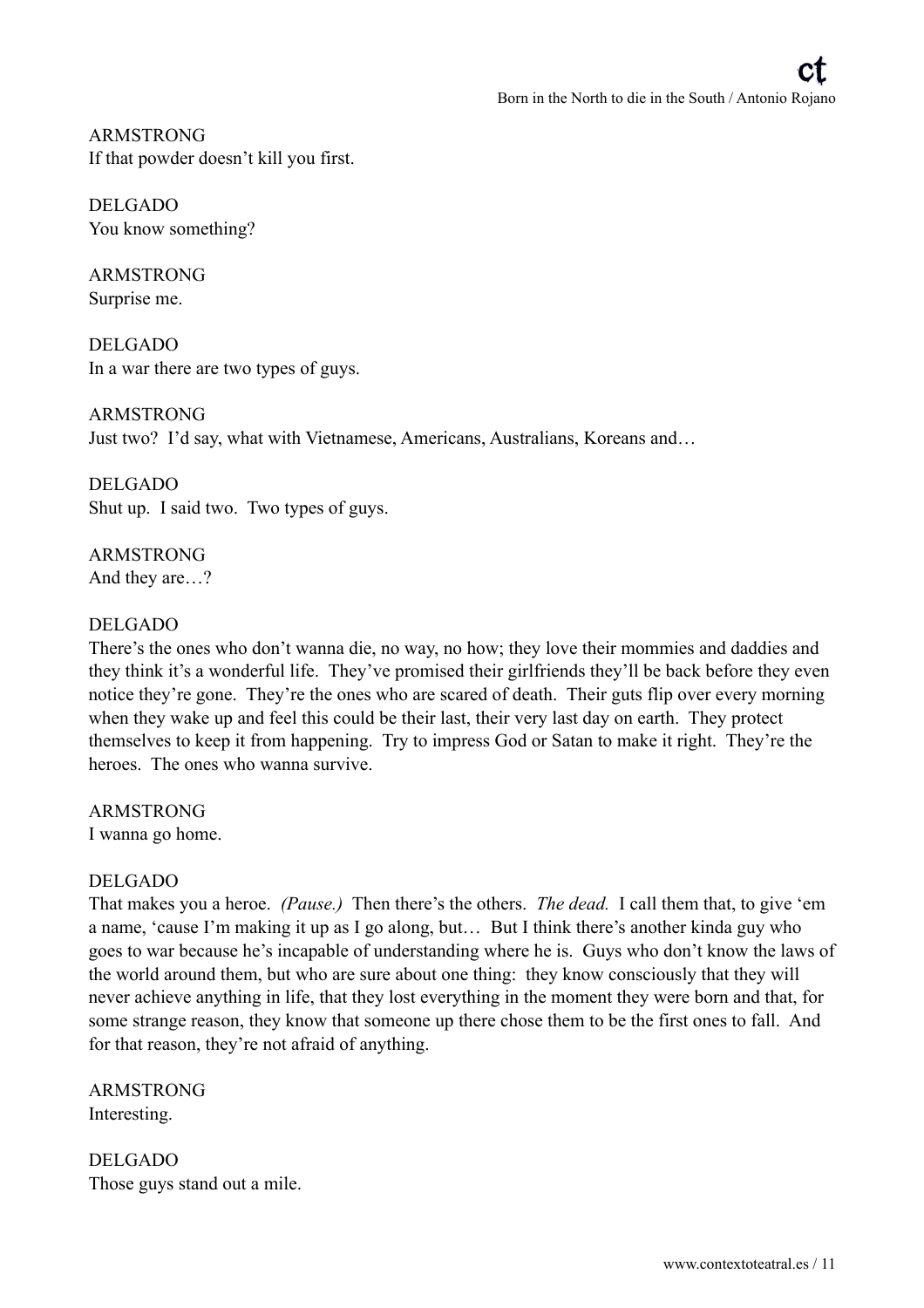## ARMSTRONG

And what kind are you? Fearful or fearless?

## DELGADO

Look: the world could end this very day and I'd look God in the eye and I'd say: *man, You've done good things and bad things; most people think You're an idiot, but I… Corporal Elías Delgado, can state that You are a better friend of mine than that* negro *from Alabama who pushes orange powder.* And then I'd give Him a hug.

ARMSTRONG You're an idiot, you know that?

DELGADO I know.

## ARMSTRONG

So that's why you're here? I've been wondering for days and I still can't find a fucking answer to the question: what the hell is an Indian like you doing in the US Army? What the hell is a South American doing fighting for the flag of someone else's country?

## DELGADO

What about you? You think you're fighting for your country? For freedom? Bullshit. You Americans like talking with big words. But it's all bullshit; don't kid yourself. Words, words, words… Lying bullshit. Lying son-of-a-bitch words…! *(Pause.)* To tell you the truth, I had nothing better to do.

## ARMSTRONG

You had nothing better to do, so you come to the end of the world to die for a country that's not even yours, is that it?

DELGADO

Look: death solves all our problems. If there's no man, there's no problem...

## ARMSTRONG

Fucking peachy. What's the point in fighting, right?

DELGADO

There is no war when you know the war's already lost.

ARMSTRONG

You think? So you're the *second* kind, right?

DELGADO What?

ARMSTRONG The second kind.